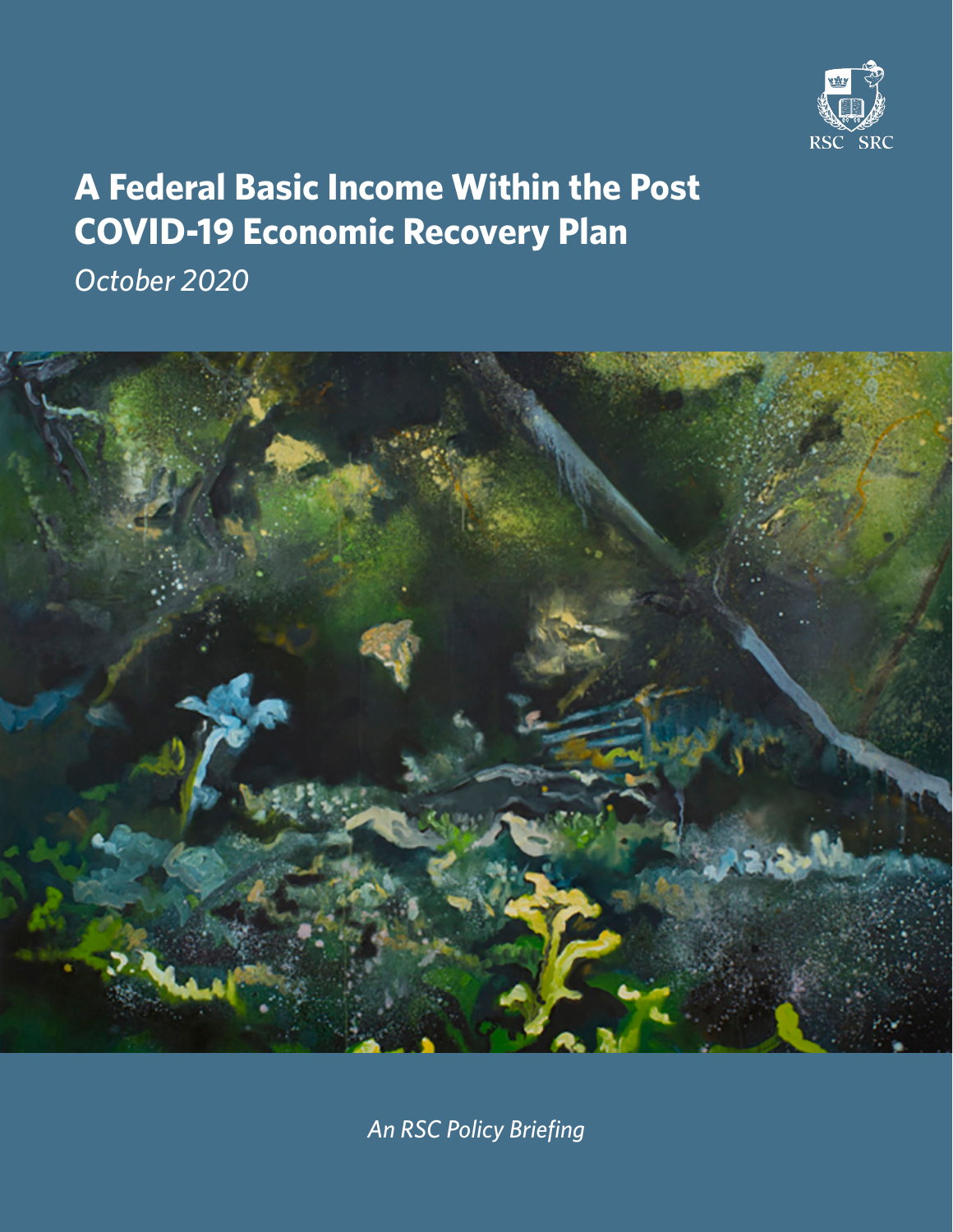# **A Federal Basic Income Within the Post COVID-19 Economic Recovery Plan** *An RSC Policy Briefing*

## Authors

| The Honourable Hugh Segal  | Queen's University            |
|----------------------------|-------------------------------|
| Evelyn Forget              | University of Manitoba        |
| Keith Banting, FRSC        | Queen's University            |
| <b>Peer Review Monitor</b> |                               |
| Tom Marrie, FRSC           | Dalhousie University          |
| <b>Peer Reviewers</b>      |                               |
| Christopher McCabe         | Institute of Health Economics |
| Valerie Tarasuk            | University of Toronto         |

#### Suggested citation for Policy Briefing Report:

Segal, H., Forget, E., Banting, K. *A Federal Basic Income Within the Post COVID-19 Economic Recovery Plan*. Royal Society of Canada. 2020

#### Cover Art

Emmanuel Osahor, *In Search of Eden*, (2017)

Oil on canvas

Emmanuel Osahor's paintings are centred around a desire to create spaces within which we can sit with the resulting complexity and grief inherent in contemporary existence. His work engages with contemporary understandings of utopia as tools for critical inquiry, notions of beauty as an act of care, the history of landscape painting and photography, and philosophies of gardens as constructed sanctuary spaces. The spaces he depicts function as fictional utopias that posit a future for bodies of colour, and the plethora of others that exist today, to be held without prejudice while leaving space for a process of collecting grieving and the imagining of possible futures.

## Land Acknowledgement

The headquarters of the Royal Society of Canada is located in Ottawa, the traditional and unceded territory of the Algonquin Nation.

#### The opinions expressed in this report are those of the authors and do not necessarily represent those of the Royal Society of Canada.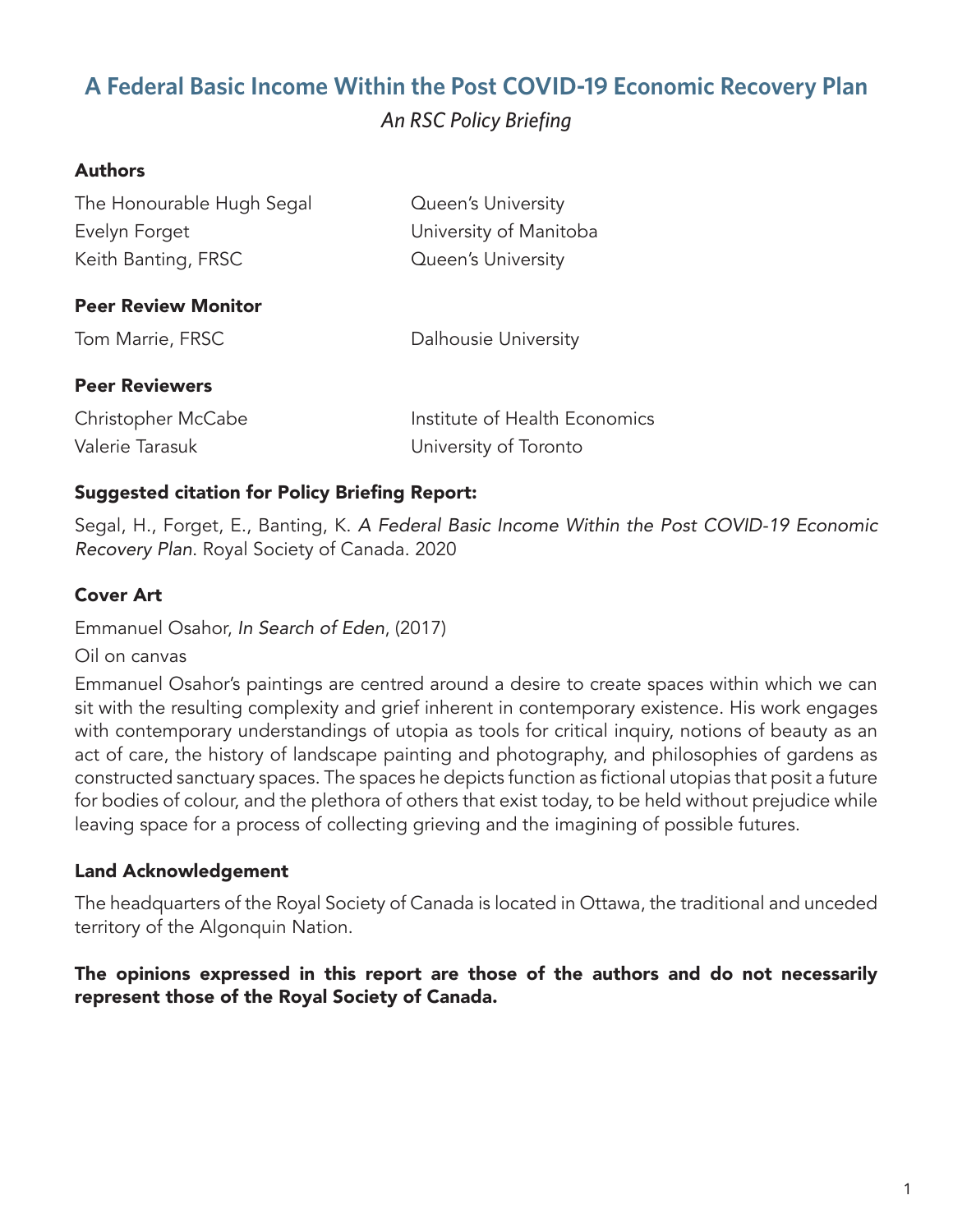# **Background on the Policy Briefing Report Process**

Established by the President of the Royal Society of Canada in April 2020, the RSC Task Force on COVID-19 was mandated to provide evidence-informed perspectives on major societal challenges in response to and recovery from COVID-19.

The Task Force established a series of Working Groups to rapidly develop Policy Briefings, with the objective of supporting policy makers with evidence to inform their decisions.

#### About the Authors

*Hugh Segal* is Mathews Fellow in Global Public Policy at Queen's University and senior Advisor at Aird Berlis, LLP

*Evelyn L. Forget* is Professor in the Rady Faculty of Health Sciences at the University of Manitoba

*Keith Banting* is Professor Emeritus and Stauffer-Dunning Fellow in the School of Policy Studies at Queen's University, and a Fellow of the Royal Society of Canada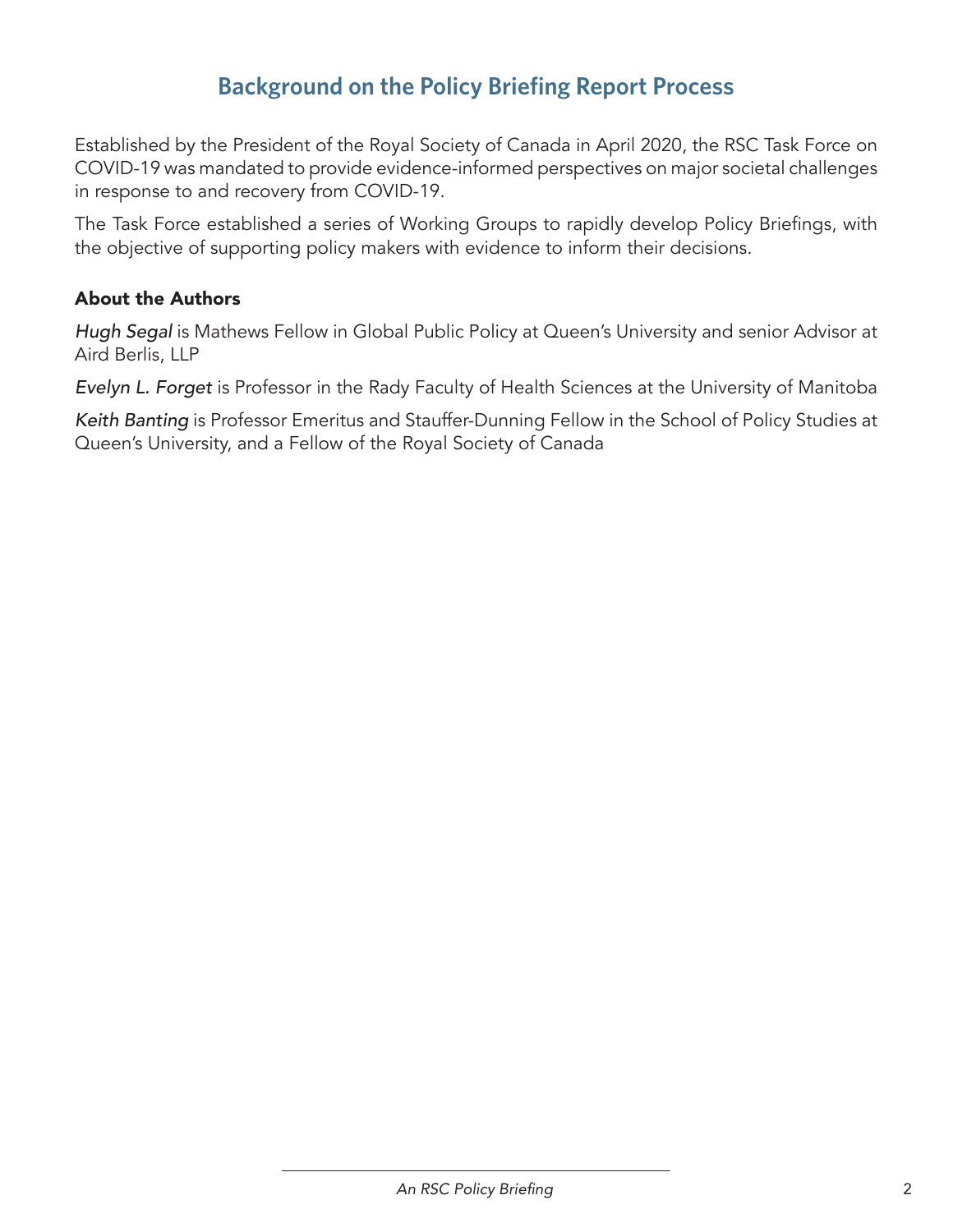# **Table of Contents**

| $\frac{1}{2}$ . The state of the state of the state of the state of the state of the state of the state of the state of the state of the state of the state of the state of the state of the state of the state of the state of t |  |
|-----------------------------------------------------------------------------------------------------------------------------------------------------------------------------------------------------------------------------------|--|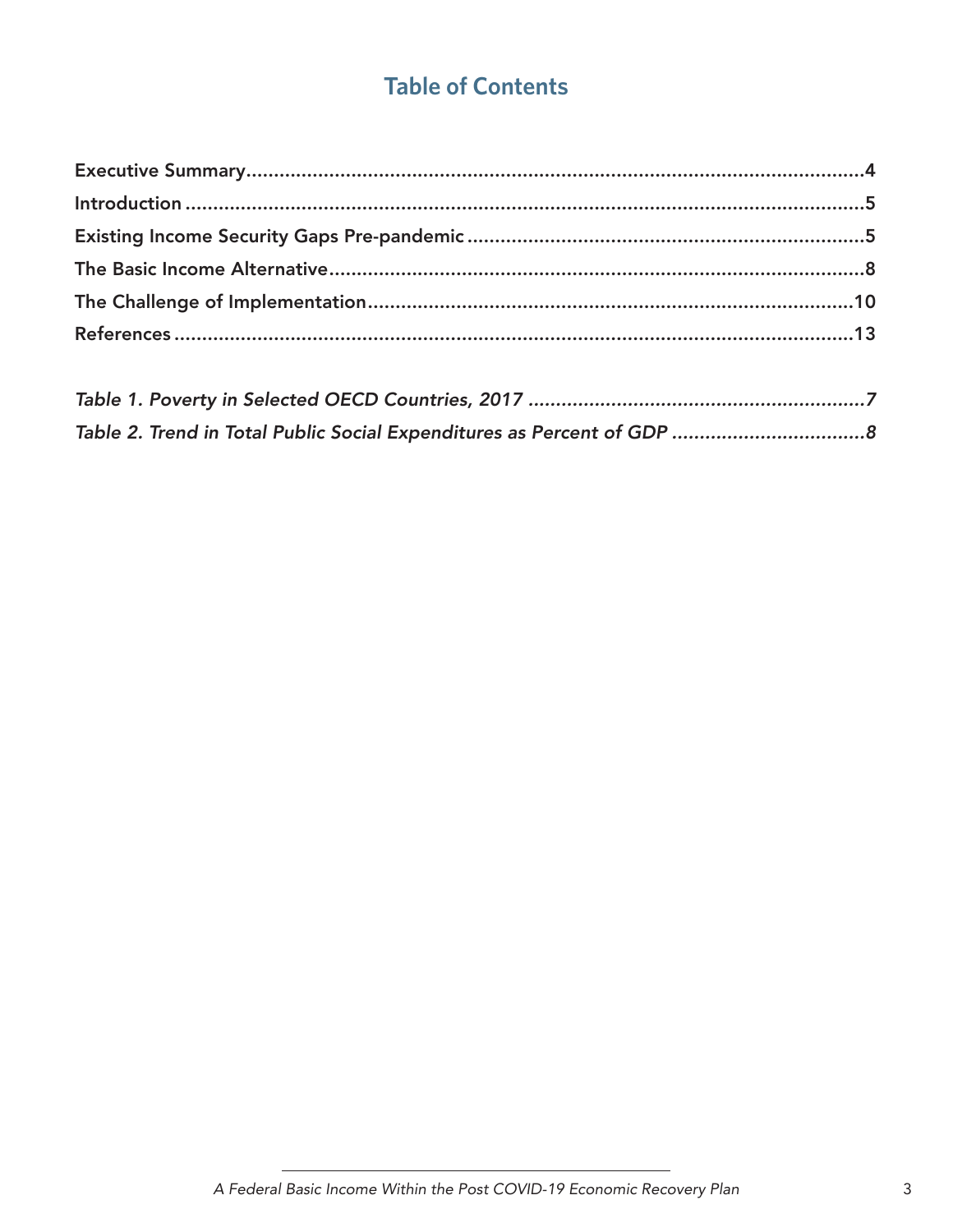# <span id="page-4-0"></span>**Executive Summary**

COVID-19 has shone a harsh light on the extent of poverty in Canada. The arrival of the pandemic in Canada affected the health of the population and made unprecedented demands on the healthcare system across Canada. The greatest impact fell on expressly vulnerable populations in long term healthcare facilities, amongst migrant guest worker clusters and in areas of more intense concentrations of large urban populations. That these Canadians were living in lowincome, high-density areas of larger communities where space and self-isolation were more difficult, contributed to their enhanced infection rate. Their diminished health prospects affect their families, neighbourhoods, and resistance to any infection, let alone an infection as potentially life threatening as the COVID-19 Coronovirus.

When normal economic activity was interrupted by the exigencies of public health driven lockdowns, the shutdown disproportionately affected people who, before the pandemic, were living on incomes beneath the poverty line, or dependent upon low paying hourly remunerated jobs, usually part time and without appropriate benefits. Those living beneath the poverty line in Canada, three million of welfare poor and working poor, include a disproportionately large population of Black and Indigenous people and people of colour.

This paper addresses the challenge of inclusive economic recovery considering:

- why poverty must now be effectively addressed within any coherent and inclusive economic and health strategy;
- the weakness of income security frameworks as they existed before the onslaught of the pandemic;
- empirical evidence indicating more effective ways of reducing poverty;
- a rational and pragmatic implementation plan for substantial poverty eradication.

# **Recommendations**

It is the authors' recommendation that, rather than an endless federal-provincial negotiation of how best to proceed, the federal government should announce its intention to:

- Introduce a Basic Income Guarantee close to the Market Basket Measure, paid monthly, to residents of Canada between the ages of 18 and 64;
- Design the Basic Income Guarantee so that those with no income would receive the full benefit, but those with other sources of income would receive a benefit reduced by a proportion of their other income;
- Deliver the benefit using the same set of on-line accounts supplemented with direct access for those without on-line accounts as was used to deliver the CERB;
- Allow the benefit to vary monthly in response to changing needs.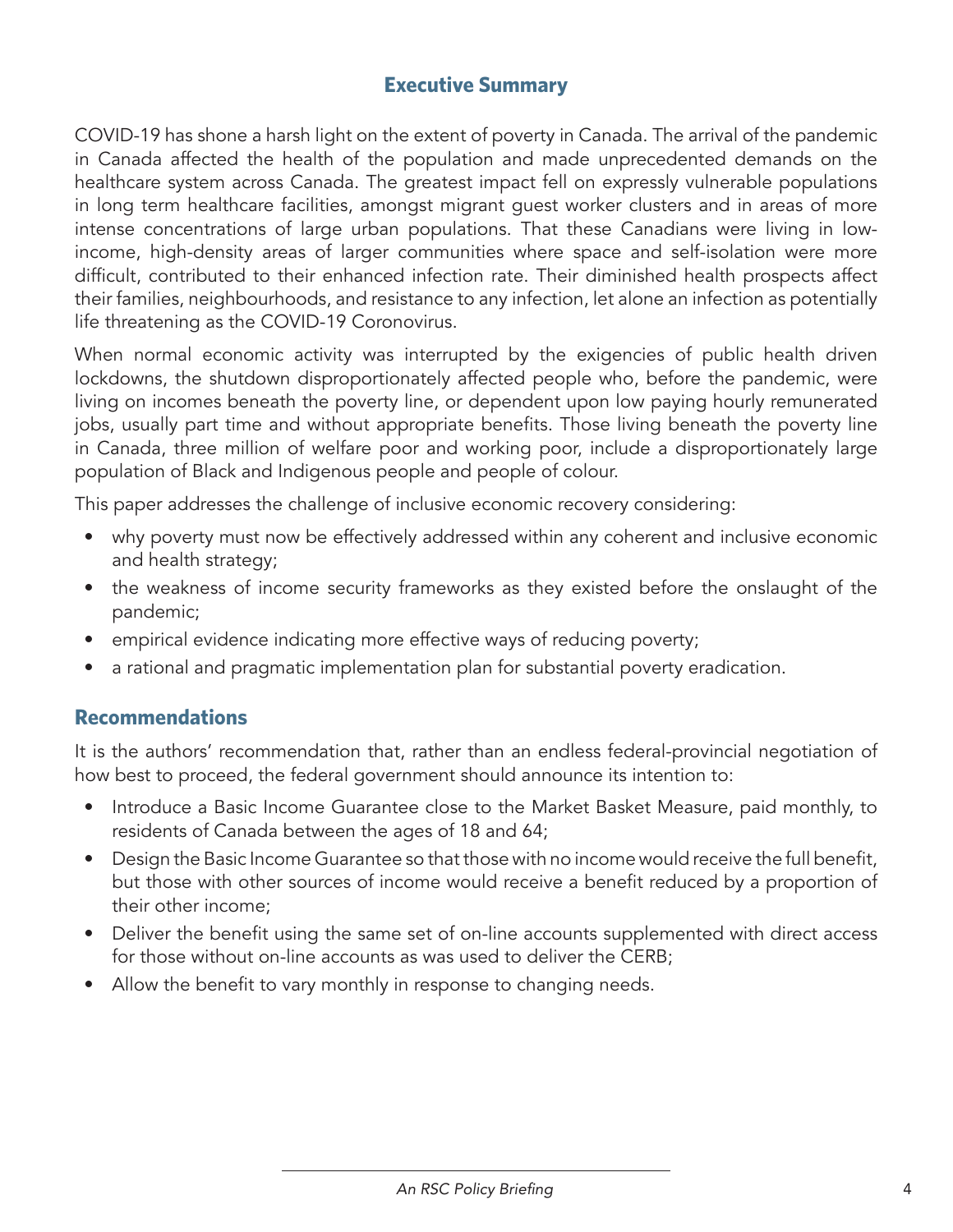## **A Federal Basic Income Within the Post COVID-19 Economic Recovery Plan**

### <span id="page-5-0"></span>**Introduction**

COVID-19 has shone a harsh light on the extent of poverty in Canada. The arrival of the pandemic in Canada affected the health of the population and made unprecedented demands on the healthcare system across Canada. The greatest impact fell on expressly vulnerable populations in long term healthcare facilities, amongst migrant guest worker clusters and in areas of more intense concentrations of large urban populations. That these Canadians were living in lowincome, high-density areas of larger communities where space and self-isolation were more difficult, contributed to their enhanced infection rate. Their diminished health prospects affect their families, neighbourhoods, and resistance to any infection, let alone an infection as potentially life threatening as the COVID-19 Coronovirus.

When normal economic activity was interrupted by the exigencies of public health driven lockdowns, the shutdown disproportionately affected people who, before the pandemic, were living on incomes beneath the poverty line, or dependent upon low paying hourly remunerated jobs, usually part time and without appropriate benefits. Those living beneath the poverty line in Canada, three million of welfare poor and working poor, include a disproportionately large population of Black and Indigenous people and people of colour.

This paper addresses the challenge of inclusive economic recovery considering:

- why poverty must now be effectively addressed within any coherent and inclusive economic and health strategy;
- the weakness of income security frameworks as they existed before the onslaught of the pandemic;
- empirical evidence indicating more effective ways of reducing poverty;
- a rational and pragmatic implementation plan for substantial poverty eradication.

In particular, we propose that the federal government introduce a Basic Income guarantee for all residents of Canada as part of a comprehensive social safety net that includes access to housing, child care, mental and physical healthcare, disability supports, education, internet access, and the many other public services essential to life in a high-income country. Residents with no other income would receive the full benefit which would be sufficient to ensure that no one lives in poverty, while those with low incomes would receive a reduced amount.

# <span id="page-5-1"></span>**Existing Income Security Gaps Pre-pandemic**

Never have the yawning gaps in our income security system been so glaringly obvious. The disruption and hardship caused by the pandemic is revealing gaps in coverage and the inequities and inefficiencies in the current patchwork of income security measures. Emergency measures such as CERB and wage subsidies had to be rushed into place simply to keep individuals and families afloat. But what happens when these temporary programs phase out?

None of the problems in our income security system are new or come as a surprise to specialists in the field or to governments, which have become adept at ignoring the warning signals. Indeed, the weaknesses of the system have grown steadily over several decades reflecting two major drivers: important changes in the labour market; and, retrenchment in key social programs supporting the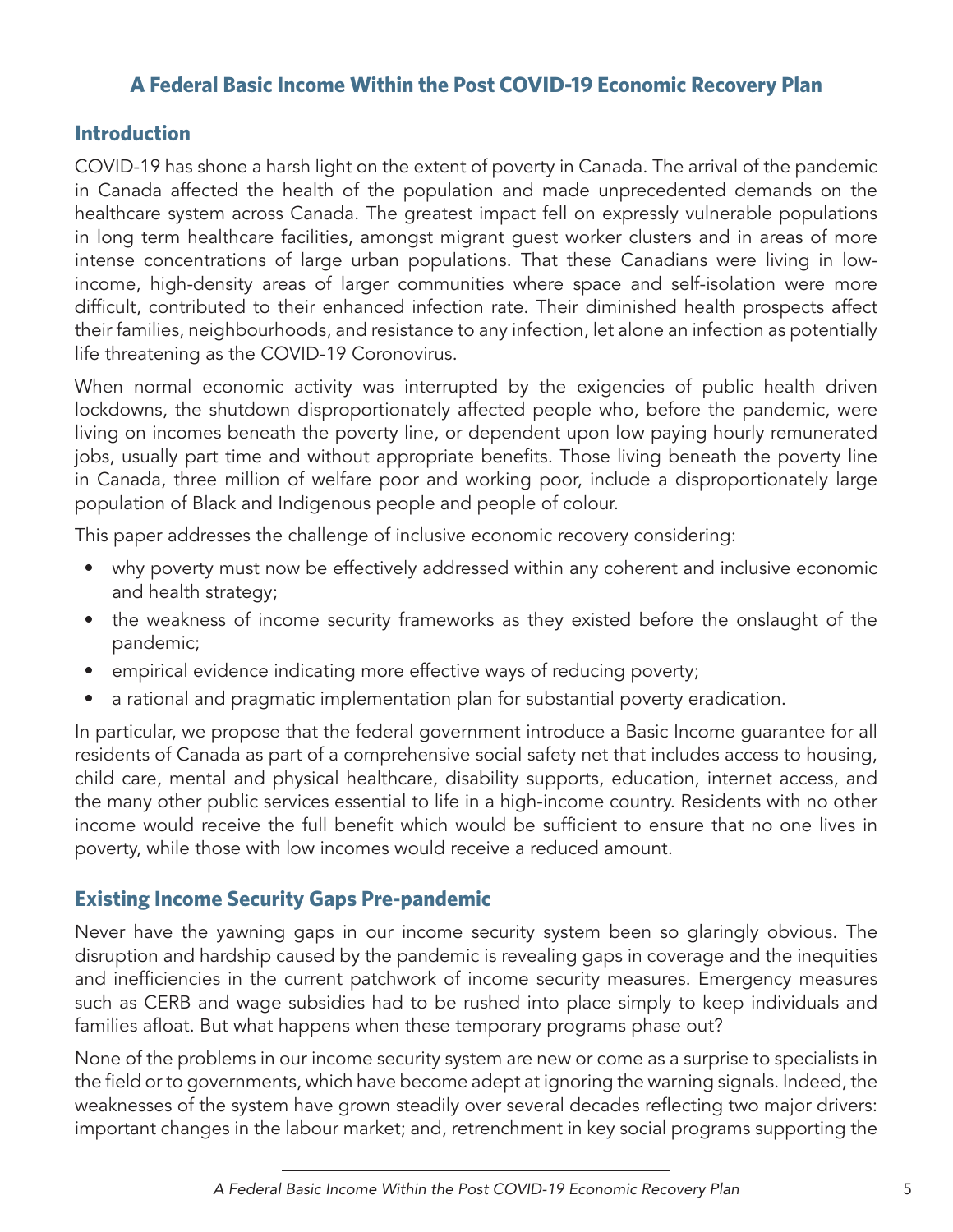unemployed and the poor. These two primary drivers have been reinforced by a pattern of drift in other key parts of the social protection system which have not kept up with new social risks and have displaced additional pressures onto income security programs.

Undoubtedly, the most powerful driver has been the changing nature of the labour market. In recent decades, the traditional form of employment has increasingly been supplanted by non-standard forms, including self-employment, contract work, part-time work, probationary employment and internships, creating a large gig economy. About one third of male workers and slightly more of female workers are now in some non-standard form of work. Many highly skilled contract workers are doing very well in this new economy. But, too many participants in the gig economy live precarious lives of insecure work, low wages and no access to social benefits through the organizations for which they work.

A second driver of program gaps has been successive rounds of retrenchment in government income security programs which began in the late 1980s, peaked in the 1990s and have continued episodically since then. Retrenchment did little to touch major income security programs valued by the broad middle mass of Canadians such as public pensions. In contrast, however, programs critical to the unemployed and the poor, such as unemployment benefits and social assistance, suffered deep hits.

Finally, the pressures facing the income security system have been reinforced by a pattern of drift in other parts of the social protection system. The lack of adequate childcare, accessible and low-density housing for families, training programs for precarious workers, minimum wages, and employment standards protecting marginal workers all displace pressures onto income protection programs.

The result of these converging trends is an income security system that cannot cope with the needs of Canadians. One of the biggest gaps is in unemployment benefits. In the 1980s, over 80 percent of the unemployed were in receipt of unemployment benefits; by the late 1990s, the number had dropped to approximately 40 percent. The dramatic decline was driven - probably in equal parts - by cuts to the program and the expansion in the ranks of non-standard workers who were ineligible for EI.

Social assistance, long thought of as the program of last resort for the poor, is also a weak part of our system. The growth of more precarious forms of employment generates greater demand for such assistance, but retrenchment in the program was dramatic. In 1995, the federal government abolished the Canada Assistance Plan, virtually eliminating federal conditions governing social assistance and significantly reducing its financial support for provincial programs. Dramatic reductions soon followed, both in the numbers of beneficiaries and in the level of benefits in real terms. There were enhancements in other income support programs for the poor, especially the Canada Child Benefit, which supports low and middle-income families. Nevertheless, the final backstop for the poor in Canada remains remarkably limited and under resourced.

These gaps in our income protection system matter. Protection is highly uneven across groups of Canadians in unfair ways. Poverty among the elderly declined dramatically after the introduction of significant pension programs in the postwar period. In contrast, families and especially nonaged individuals are much less protected. In addition, our system leaves millions of Canadians in poverty. In part, the level of poverty reflects the low level of social benefits. No income security program provides benefits that reach the poverty line. But the overall poverty level also reflects the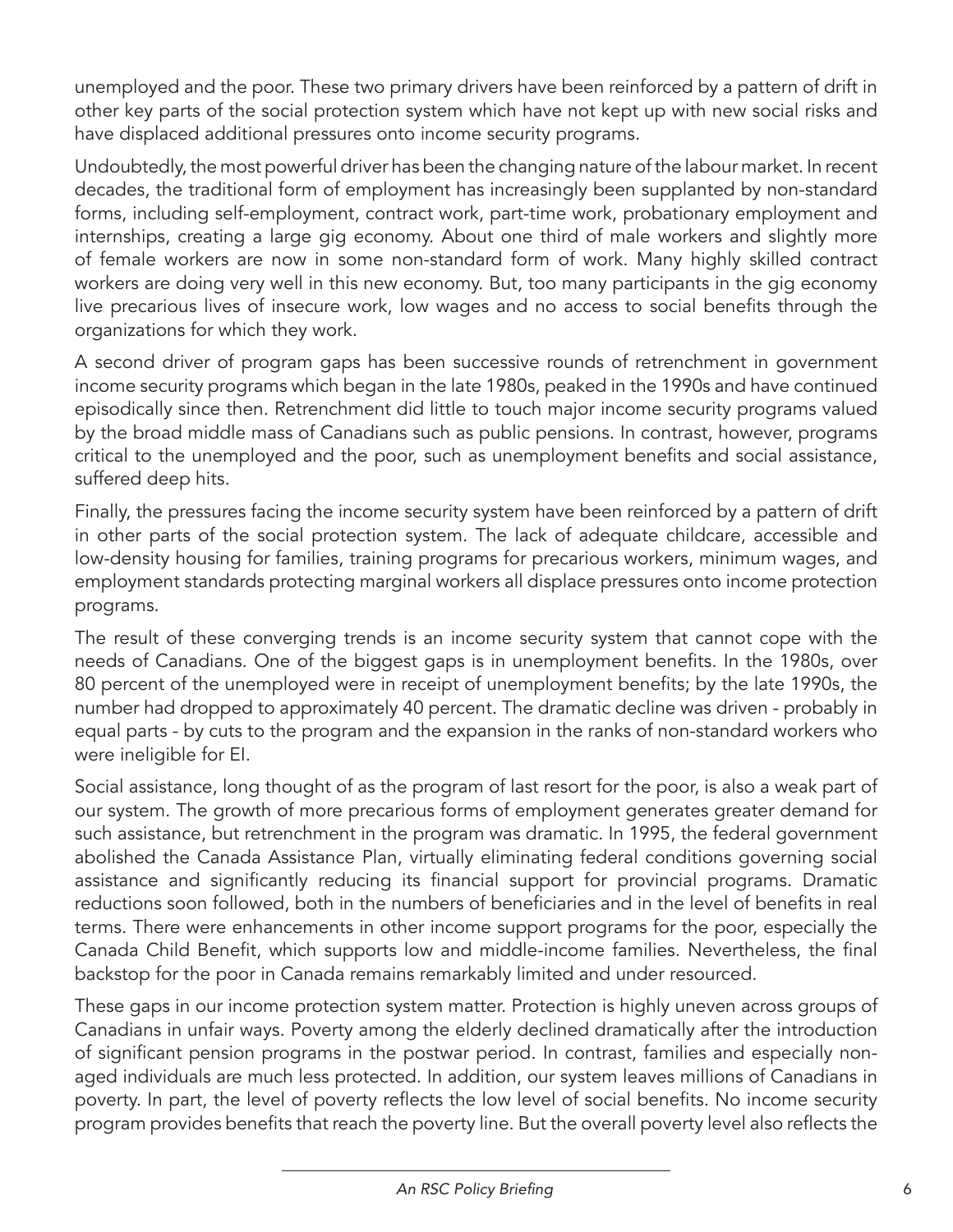vast numbers of working poor. Our programs seem to assume that people are poor because they are not working. But according to one government analysis, 7.6% of Canadians between 18 and 64 years old are working poor, defined as people who live independently, are not students, and earn at least \$3 000 a year, but still have an after-tax family income below the poverty line (PHAC, 2018). Support for these Canadians is very partial. Families with children receive the Canada Child Benefit, but individuals and childless couples receive little.

None of this is inevitable. Other countries do better. In comparison with other liberal democracies, poverty levels in Canada remain strikingly high, especially for families with children. Table 1 provides the evidence for 2017, the most recent year for which comparable data is available.

|                                                                                                  | <b>Poverty Rate</b> |                 |       |  |  |
|--------------------------------------------------------------------------------------------------|---------------------|-----------------|-------|--|--|
|                                                                                                  | <b>Total</b>        | <b>Children</b> | 66-75 |  |  |
| <b>Denmark</b>                                                                                   | 5.8                 | 2.9             | 3.1   |  |  |
| <b>Finland</b>                                                                                   | 6.5                 | 3.5             | 4.3   |  |  |
| <b>Norway</b>                                                                                    | 8.4                 | 8.1             | 2.5   |  |  |
| Sweden                                                                                           | 8.9                 | 9.0             | 7.9   |  |  |
| Austria                                                                                          | 9.4                 | 11.5            | 9.3   |  |  |
| <b>Belgium</b>                                                                                   | 10.1                | 13.0            | 8.3   |  |  |
| <b>France</b>                                                                                    | 8.3                 | 11.5            | 3.4   |  |  |
| Germany                                                                                          | 10.4                | 11.2            | 9.6   |  |  |
| Australia                                                                                        | 12.4                | 13.3            | 21.6  |  |  |
| $\overline{\mathsf{Canada}}$                                                                     | 12.2                | 14.2            | 10.5  |  |  |
| <b>United Kingdom</b>                                                                            | 11.9                |                 | 14.2  |  |  |
| <b>United States</b>                                                                             | 17.8                |                 | 22.9  |  |  |
| Notes: Poverty after taxes and transfers. Poverty rate: 50% of median income. 2017 or near year. |                     |                 |       |  |  |

# <span id="page-7-0"></span>**Table 1. Poverty in Selected OECD Countries, 2017**

*Source: OECD poverty rate data.*

Moreover, despite Canadians' self-image as a caring society, we devote less of our national resources to social programs than many other affluent countries, as Table 2 reports. Indeed, according to the OECD, Canada spends less on income transfers and public health expenditures even than the United States. Clearly, Canada has room to grow its social commitments.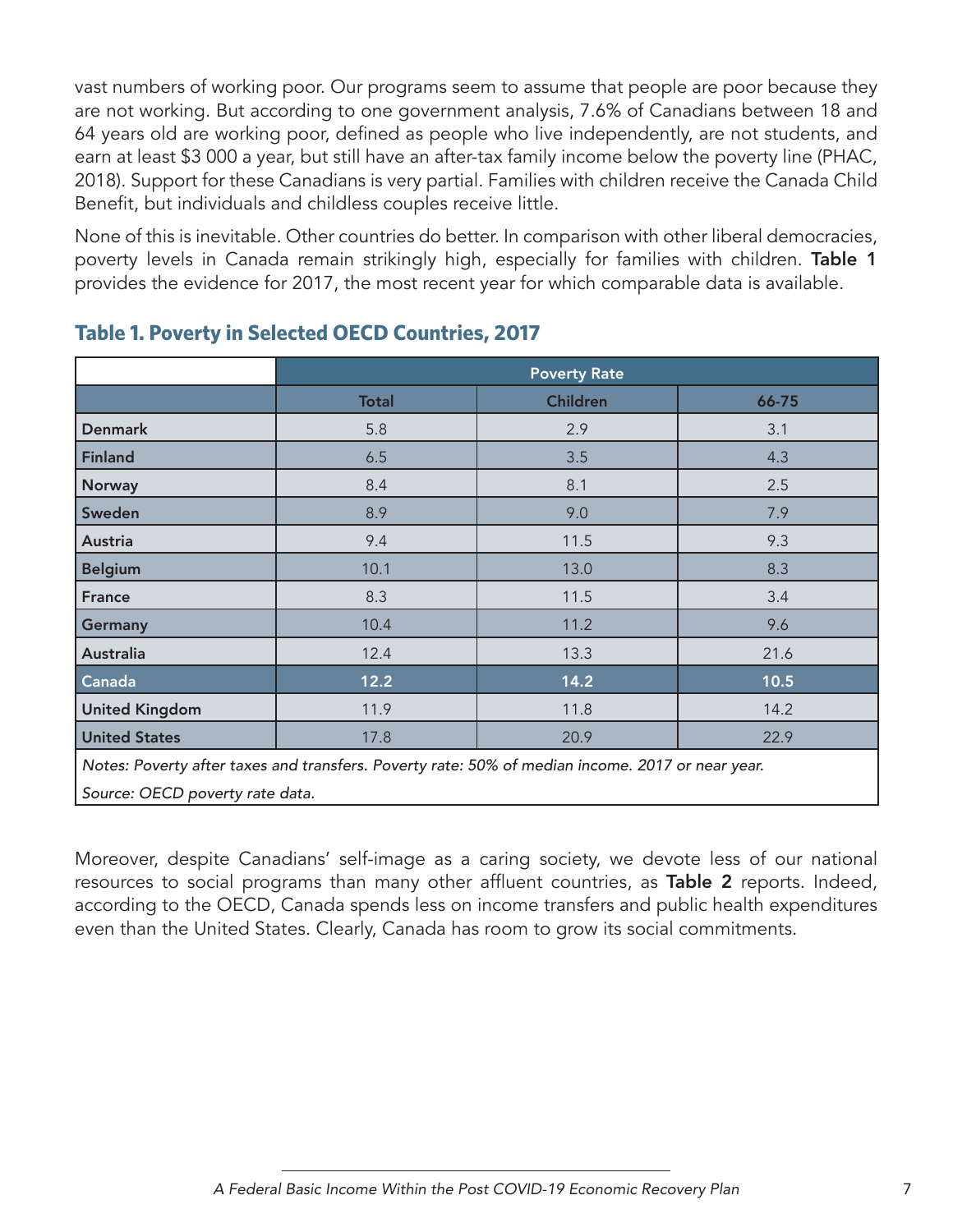|                                                                                                | 1990   | 2000 | 2010 | 2018 |  |
|------------------------------------------------------------------------------------------------|--------|------|------|------|--|
| <b>Denmark</b>                                                                                 | 22.0   | 23.8 | 28.9 | 28.0 |  |
| <b>Finland</b>                                                                                 | 23.3   | 22.6 | 27.3 | 28.7 |  |
| <b>Norway</b>                                                                                  | 21.6   | 20.4 | 22.0 | 25.0 |  |
| Sweden                                                                                         | 27.2   | 26.8 | 26.3 | 26.1 |  |
| <b>Austria</b>                                                                                 | 23.1   | 25.7 | 27.6 | 26.6 |  |
| <b>Belgium</b>                                                                                 | 24.4   | 23.5 | 28.3 | 28.9 |  |
| <b>France</b>                                                                                  | 24.9   | 27.5 | 30.7 | 31.2 |  |
| <b>Germany</b>                                                                                 | 21.4   | 25.4 | 25.9 | 25.1 |  |
| Australia                                                                                      | 13.1   | 18.3 | 16.6 | 17.8 |  |
| Canada                                                                                         | $17.5$ | 15.8 | 17.5 | 17.3 |  |
| <b>United Kingdom</b>                                                                          | 27.2   | 26.8 | 26.3 | 20.6 |  |
| <b>United States</b>                                                                           | 12.1   | 16.3 | 18.4 | 18.7 |  |
| Notes: Includes public expenditures on health care and income transfers. Canada data are 2017. |        |      |      |      |  |

# <span id="page-8-1"></span>**Table 2. Trend in Total Public Social Expenditures as Percent of GDP**

*Source: OECD SOCX database*

In the end, however, perhaps the most dramatic sign of the inadequacies in our income security programs is that the system was manifestly unable to cope with the economic crisis generated by COVID-19. As we noted earlier, the federal government had to rush ad hoc programs into place. Canada lacked the income security tools to respond to a real emergency.

# <span id="page-8-0"></span>**The Basic Income Alternative**

Our collection of income support policies has grown ever more fragmented over the past forty years. The pathologies revealed acutely by the pandemic – growing income insecurity among working Canadians alongside pockets of persistent poverty – demand a coordinated response so that no one falls between programs.

An income support program should be there when an individual faces hardship because of a lost job, poor health or family disruption, and it should also automatically expand when entire sectors of the economy struggle and automatically contract when the economy recovers and people return to work.

Mincome, during which families in Dauphin, Winnipeg and a few small rural communities received financial support between 1975 and 1978, was one such program. It paid families a stipend marginally greater than the income assistance rate if they had no other income from any source. If they were low-income families, the stipend was reduced by fifty per cent of their other income. The amount received declined as earnings increased until it eventually disappeared for higher income earners.

Mincome was remarkably successful; statistical analyses showed that poverty rates declined, physical and mental health improved, crime fell, family violence fell and high school completion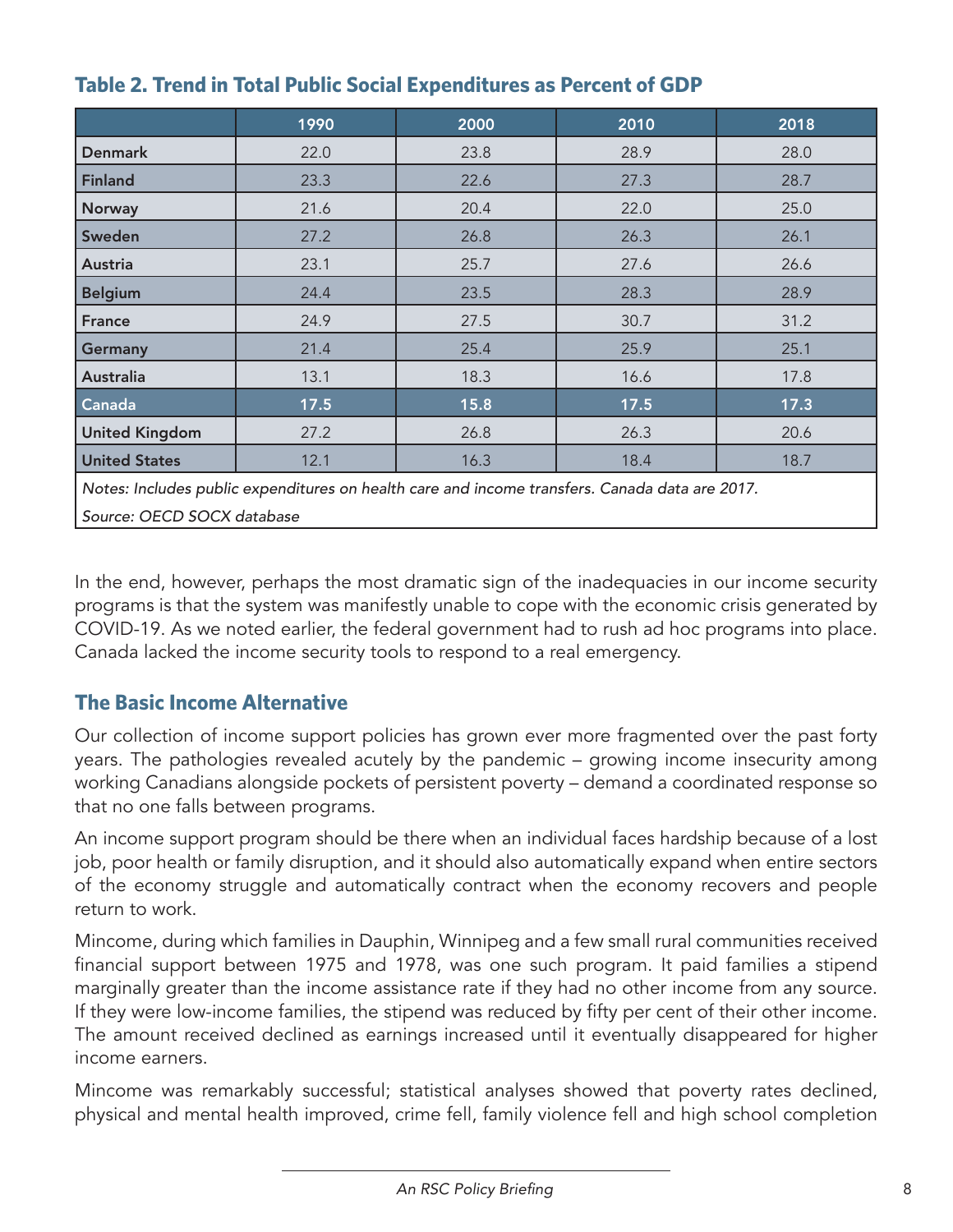rates soared (Forget, 2011; Calnitsky and Gonalons-Pons, 2020). Participants reported greater community involvement and less stressed lives and women reported greater autonomy associated with receiving their own money (Fisher, 2018). Most people continued to work; there was no change in labour force participation rates and virtually no change in hours worked, except for two groups of people. Young men between the ages of 15 and 24 worked markedly fewer hours; this was because fewer chose to leave school to work full time before graduating (Forget, 2011; Forget, 2020, pp. 50-52). New mothers, living in a world in which maternity leave was four weeks, chose to use some of the Mincome stipend to "buy" themselves longer parental leaves when they gave birth (Hum and Simpson, 1991). While the short-term impacts were dramatic, imagine for a moment the longer term. How different would the next forty years be for men who completed high school in 1975, compared with those who left school without graduating to work in manufacturing plants that have since off-shored almost all production, or in agriculture, where employment has declined dramatically? How different would be the opportunities they could offer their own children? There is robust international evidence that the level of parental education is causally linked to the educational and economic outcomes of children (Rothstein, 2019; Oreopoulos, Page and Stevens, 2006; Bird 2013; Corak 2013; Bloome, Dyer and Zhou, 2018).

These results have been echoed in other experiments around the world. Ontario launched a shortlived Basic Income Guarantee experiment in 2017. While the Ford government cancelled the program before systematic analysis of results could take place, a survey of participants revealed that physical and mental health improved and stress declined (Ferdosi et al., 2020). Food bank use declined during the experiment and increased after the cancellation (Benns, 2019). One important outcome was that the quality of jobs held by low-income workers tended to improve; instead of short-term, temporary, poorly paid work, the basic income guarantee allowed workers to search for better jobs with benefits and prospects (Ferdosi et al, 2020).

Finland just issued a final report on its basic income experiment which was focused on the longterm unemployed (Kangas et al., 2020, pp. 187ff). Again, physical and mental health improved, stress declined and, by the end of the two-year term, even the long-term unemployed who had substantial challenges associated with working, were more likely than the control group to be working towards supporting themselves and becoming independent of government support. Several cities in the Netherlands are experimenting with what they call "trust" experiments (Verlaat et al., 2020). These experiments did not increase the amount of money offered to the long-term unemployed; instead they investigated another aspect of basic income. Test subjects received their support without the red tape and bureaucracy of the traditional program. They were not required to report to a caseworker or to demonstrate that they were actively seeking work. Help was available if they sought help, but income support was unconditional. The result? People who are not coerced to work were, by the end of the two-year experiment, more likely to find permanent jobs than were people forced to meet with caseworkers and demonstrate that they were actively seeking work. And, as in the case of Finland, health improved, trust in government and in society improved and social engagement increased.

Many other experiments in high, middle and low-income countries yield similar results. Health, both physical and mental, improves. Poverty declines. Investment in education increases. Adolescent girls in Malawi were more likely to go to school and less likely to engage in transactional sex work (Baird, 2012). Young mothers in Kenya were more likely to take their children to clinics, vaccinate them, and send them to school. In almost all low-income countries, nutrition and basic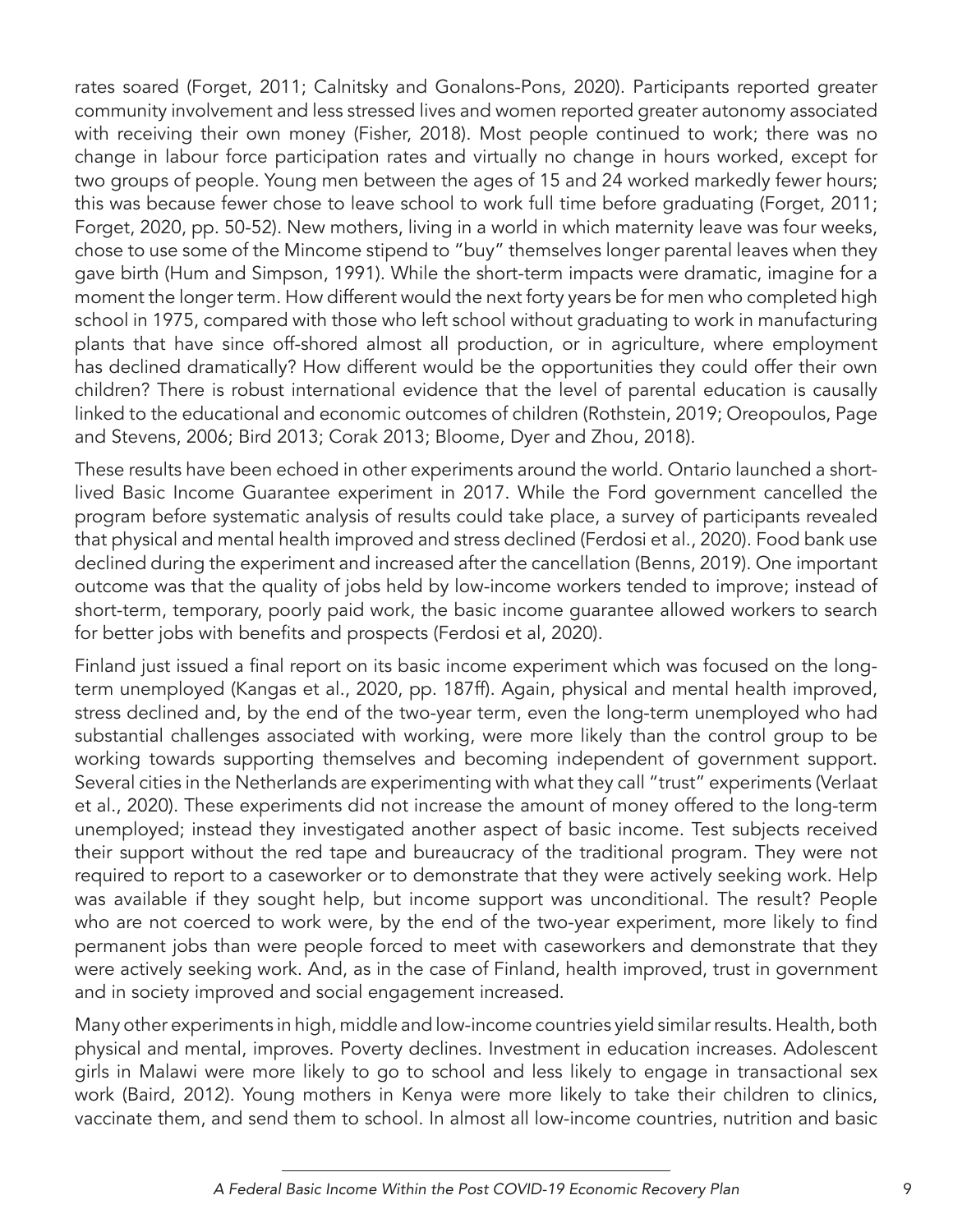health improved (Davala et al., 2015). In almost all high-income countries, mental health improved (Standing, 2019).

These experimental results reinforce what we already know from analysis of basic income-like programs that already exist in Canada. Seniors in Canada with no other income have access to Old Age Security (OAS) and the Guaranteed Income Supplement (GIS), which is a type of basic income for seniors. We know that food security and general health of low-income Canadians increases as soon as they turn 65, and transition from provincial income assistance to seniors' programs (McIntyre, Kwok et al., 2016; McIntyre, Dutton et al., 2016). Young families in Canada have access to the Canada Child Benefit (CCB), which is another form of basic income. In general, mothers did not work less when they received an early form of the Child Benefit. Married mothers worked marginally less, but single mothers worked more (Koebel and Schirle, 2016). However, the CCB does point to the importance of setting any basic income at level adequate to raise families out of poverty. The CCB has made only modest reductions to severe food insecurity among families with young children, and food insecurity has skyrocked among families with young children during the pandemic.

Overall? An adequate basic income leads to better physical and mental health, stronger and more resilient communities, and better economic outcomes, and it does all this without reducing the amount of work that people are prepared to do.

# <span id="page-10-0"></span>**The Challenge of Implementation**

The dynamics of implementing change to social policy generally, and income security specifically, are complex in any pluralist democracy. That is true in unitary states like Ireland or France and particularly true in federal states, like Canada, where social policy jurisdiction is shared between the federal and provincial governments.

In Canada, Quebec's historic and understandable need for control of important social instruments, while accepting federal funds funded by Quebec taxpayers along with other Canadians, and the challenge of including First Nations' populations as recipients of programme benefits while respecting important principles of First Nation sovereignty add to the complexity. That poverty levels are almost twice as high among First Nation residents as among the rest of the population makes any notion of excluding them as Basic Income recipients a non-starter in any inclusive poverty abatement cash transfer. Fortunately, there now exists a platform for negotiation of changes to income assistance on reserve between the department of Indigenous Services and First Nations (Forget, 2020, pp. 217-20). Any improvements or innovation in income security programmes aimed at those living in poverty on reserves must respect First Nations sovereignty both in matters of design and implementation.

There are other impediments to implementation. The generally risk averse and incremental bias of most public servants, added to by the normative resistance in federal and provincial finance departments to new programmes that involve statutory guarantees of cash benefits, are always a high hill to climb when innovation in income security is necessary. This complexity is added to naturally by the understandable divergence between and within political parties as to the efficacy of existing social policy frameworks, let alone suggested changes.

The extent to which public discourse and elite opinion ignore the perspective of the vast majority of Canadian residents is also a challenge to implementation (Gallop/Northwestern University,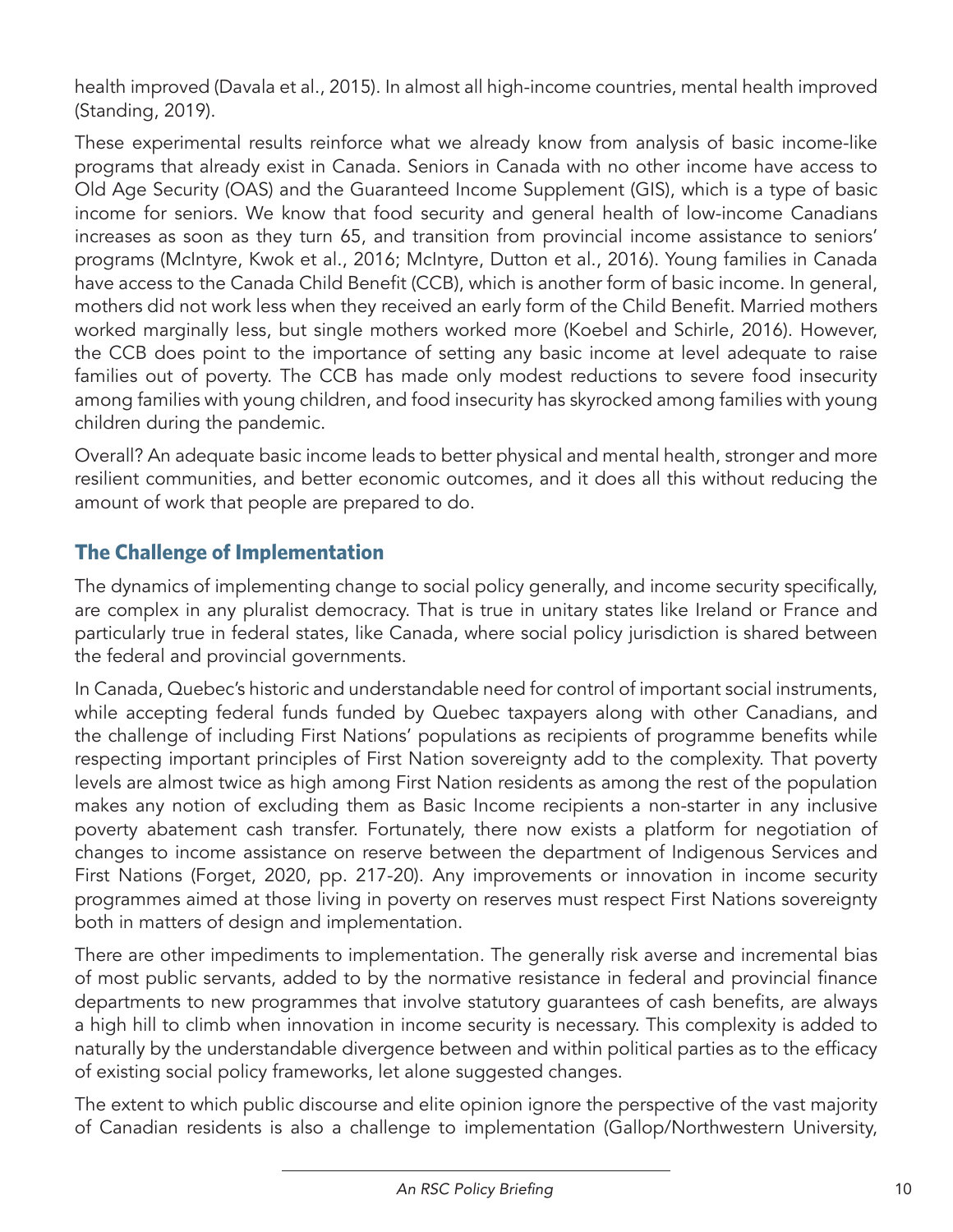2019). Small businesses tied to an economic model of low pay, part-time employment and few, if any, benefits, fear that enhanced and automatic Basic Income benefits for the working poor would diminish the available (perhaps desperate) labour pool. This is despite the lack of any substantive evidence from implementation pilots and trials in Canada, the US, Europe and Africa that basic income recipients work less.

Proponents of fiscal austerity and the orthodoxy of balanced budgets attack affordability. They ignore how post-war democracies, including Canada, invested in social infrastructure (healthcare, support for tertiary education, and financial assistance for students, seniors, and the physically disadvantaged) without causing meaningful fiscal imbalance.

Despite the many challenges, Canada and Canadians have been able to innovate and implement income security changes in the post war period; those examples are instructive.

In the 1960s, the government of Saskatchewan launched universal health insurance which was implemented nation-wide by the federal government on a shared-cost basis during the period of the 1963-1968 minority government of Prime Minister Pearson, in a way that saw every Canadian province step up to implementation with federal backstop commitments on healthcare capital spending. Innovations like an enhanced Canada Pension Plan were implemented during that same time frame. The Mulroney government (1984-1993) instituted the enhanced Child Tax Credit replacing universal family allowances with provincial collaboration. The Chretien government (1993- 2002) made further enhancements through a refundable child tax credit of even greater generosity while enhancing the solvency of the Canada Pension Plan through successful negotiations with the provinces.

The co-authors of this paper believe that there is an expeditious way ahead to effectively implement a truly efficient poverty abatement programme, which would reduce the pathologies of poverty that led to enhanced infection rates during the pandemic and, if not addressed, would do so again.

It is the authors' recommendation that, rather than an endless federal-provincial negotiation of how best to proceed, the federal government should announce its intention to:

- Introduce a Basic Income Guarantee close to the Market Basket Measure, paid monthly, to residents of Canada between the ages of 18 and 64;
- Design the Basic Income Guarantee so that those with no income would receive the full benefit, but those with other sources of income would receive a benefit reduced by a proportion of their other income;
- Deliver the benefit using the same set of on-line accounts supplemented with direct access for those without on-line accounts as was used to deliver the CERB;
- Allow the benefit to vary monthly in response to changing needs.

The Parliamentary Budget Office, as well as others, has estimated the upfront costs of such a program will vary by generosity and detail (PBO, 2020; PBO, 2018; Pasma and Regehr, 2019). A federal Basic Income of this design would not require retrenchment of public services. Indeed, the federal Basic Income would relieve the provinces of the need to deliver basic welfare programs, and the money freed up could be used to enhance support for the disabled, those with special needs, education, healthcare or long term care requirements by individual provincial governments. The cost imposed on the federal government could be recovered through relatively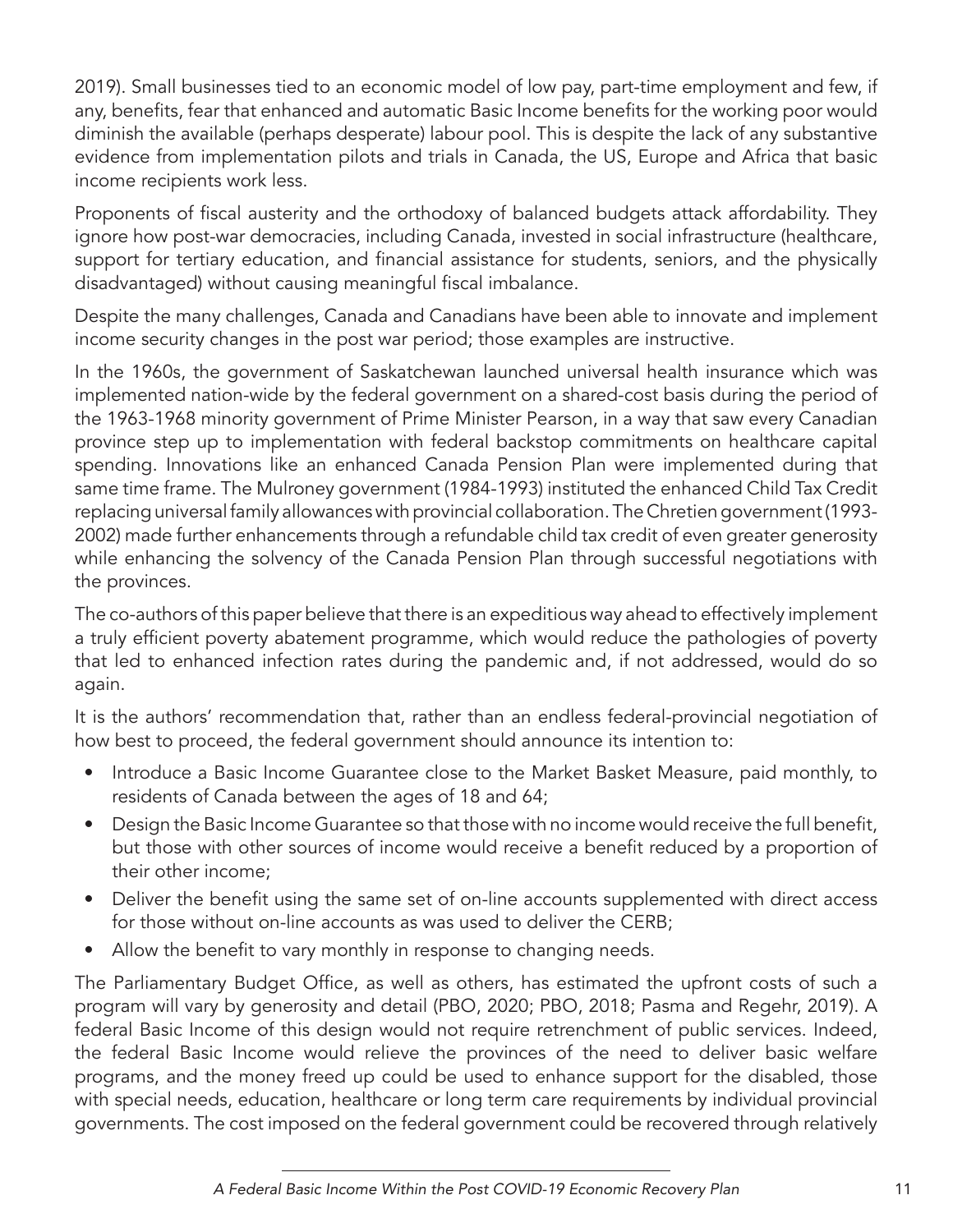modest changes in the tax system. It is important, however, that Basic Income be regarded not as expenditure, but rather as an investment in Canadian families and Canadian values of inclusivity and opportunity. The return on investment will be realized in terms of quality of life, but also in hard dollar terms because we will no longer be required to pay for the consequences of poverty through our healthcare system, our justice system and so many other social programs.

The ability to innovate in the public interest is essential for any democratic system of government. Innovation on the challenge of poverty, a challenge whose discriminatory impact on black, indigenous and people of colour in terms of deleterious health outcomes, negative interactions with law enforcement, constrained life prospects, and earlier death (with or without a pandemic) has never been more necessary. The COVID-19 pandemic has elevated, in sharp relief, the costs of not addressing poverty, not only to those living in poverty, but also for surrounding communities. Tinkering with programmes unrelated to poverty abatement, like EI, simply dilute government's capacity to innovate and implement anti-poverty Basic Income measures within a reasonable time frame.

A robust and inclusive economic recovery that favours job creation, incentives to work and invest, fair returns to entrepreneurship, appropriate tax revenue to all levels of government, and which facilitates investment in key social policies such as income support, and public services such as health and education is essential to ensuring enhanced opportunity for all. The central lesson from the initial round of COVID-19 experiences across Canada is that past failures to invest in equality of opportunity created disproportionate suffering, both physical and economic, for those at the low end of the economic ladder. That is not a mistake we can afford to make again.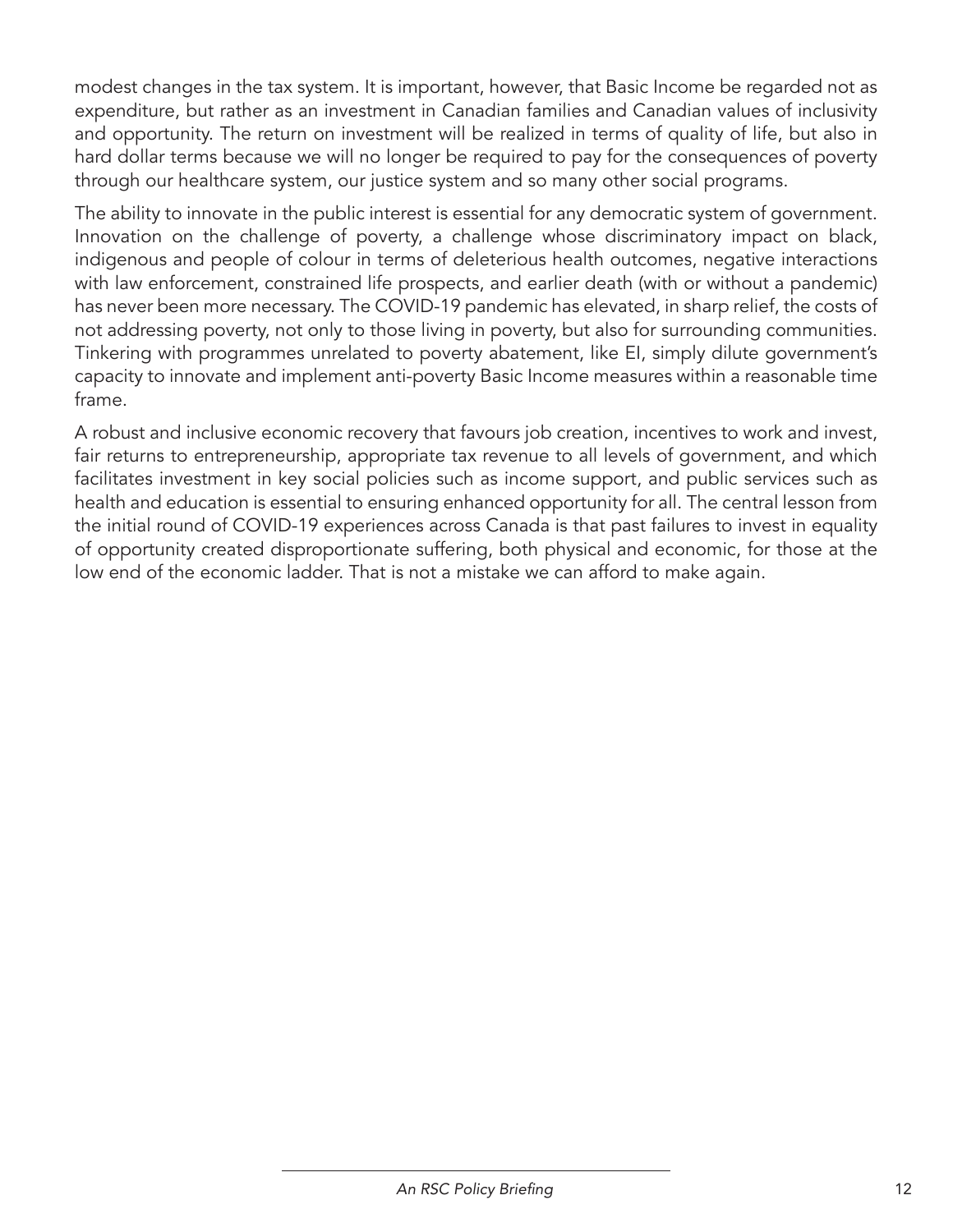#### <span id="page-13-0"></span>**References**

Baird, S., Garfein, R., McIntosh, C. and Ozler, B. 2012. Effect of a Cash Transfer Programme for Schooling on Prevalence of HIV and Herpes Simplex type 2 in Malawi: A Cluster Randomised Trial, *The Lancet* 379, no. 9823 (2012): 1320–29.

Benns, R. 2019. Food Bank Use Soars After Basic Income Cancellation. *The Lindsay Advocate.* (May 1) https://lindsayadvocate. ca/food-bank-use-swells-after-cancellation-of-basic-income-donations-needed/

Bird, K., 2013. The intergenerational transmission of poverty: An overview. In *Chronic Poverty* (pp. 60-84). Palgrave Macmillan, London.

Bloome, D., Dyer, S. and Zhou, X., 2018. Educational inequality, educational expansion, and intergenerational income persistence in the United States. *American Sociological Review*, *83*(6), pp.1215-1253.

Brown, E. M., and Tarasuk, V. 2019. Money speaks: Reductions in severe food insecurity follow the Canada Child Benefit. *Preventive Medicine, 129*. Available: https://www.sciencedirect.com/science/article/pii/S0091743519303524

Brule, S. 2020. Food insecurity during the COVID-19 pandemic, May 2020. Available: https://www150.statcan.gc.ca/n1/en/ catalogue/45280001202000100039

Calnitsky, D. and Gonalons-Pons, P., 2020. The Impact of an Experimental Guaranteed Income on Crime and Violence. *Social Problems*.

Corak, M., 2013. Income inequality, equality of opportunity, and intergenerational mobility. *Journal of Economic Perspectives*, *27*(3), pp.79-102.

Davala, S., Jhabvala, R., Standing, G., and Kapoor Mehta, S. 2015. *Basic Income: A Transformative Policy for India.* London: Bloomsbury.

Ferdosi, M, McDowell, T, Lewchuk W, and Ross, S., 2020. Southern Ontario's basic income experience. *Hamilton roundtable for poverty reduction. Hamilton: McMaster University*.

Fisher, Ken. 2018 The Manitoba Story: a basic income film.<http://www.basicincomefilm.com/>

Forget, E.L. 2020. Basic Income For Canadians: from the covid-19 emergency to income security for all. Toronto: Lorimer and Co.

Forget, E.L., 2011. The town with no poverty: The health effects of a Canadian guaranteed annual income field experiment. *Canadian Public Policy*, *37*(3), pp.283-305.

Hum, D. and Simpson, W., 1991. *Income Maintenance, Work Effort, and the Canadian Mincome Experiment*. Economic Council of Canada.

Kangas,O, Jauhianen, S, Simanainen, M and Ylikännö, M., 2020. *Suomen perustulokokeilun arviointi*. Helsinki: Sosiaali- ja terveysministeriö. English summary pp. 187 ff. Available: http://julkaisut.valtioneuvosto.fi/bitstream/handle/10024/162219/ STM\_2020\_15\_rap.pdf?sequence=1&isAllowed=y

Koebel, K. and Schirle, T. 2016. The Differential Impact of Universal Child Benefits on the Labour Supply of Married and Single Mothers, *Canadian Public Policy* 42, no. 1 March (2016): 49-64.

McIntyre, L., Kwok, C., Emery, J.H. and Dutton, D.J., 2016. Impact of a guaranteed annual income program on Canadian seniors' physical, mental and functional health. *Canadian Journal of Public Health*, *107*(2), pp.e176-e182.

McIntyre, L, Dutton, D.J., Kwok, C., Emery, H.J. 2016. Reduction of Food Insecurity among Low-Income Canadian Seniors as a Likely Impact of a Guaranteed Annual Income. *Canadian Public Policy* 42: 3(2016): 274–286.

Oreopoulos, P., Page, M.E. and Stevens, A.H., 2006. The intergenerational effects of compulsory schooling. *Journal of Labor Economics*, *24*(4), pp.729-760.

Parliamentary Budget Office [PBO]. 2020. *Costing a National Guaranteed Basic Income During the COVID pandemic*, 7 July 2020. Available: https://www.pbo-dpb.gc.ca/en/blog/news/RP-2021-014-M--costing-guaranteed-basic-income-during-covidpandemic--estimationcouts-lies-un-revenu-base-garanti-pendant-pandemie-covid-19

Parliamentary Budget Office [PBO]. 2018. *Costing a National Guaranteed Basic Income Using the Ontario Basic Income Model*. 17 April 2018. https://www.pbo-dpb.gc.ca/web/default/files/Documents/Reports/2018/Basic%20Income/Basic\_Income\_ Costing\_EN.pdf

Pasma, C. and Regehr, S. 2019. *Basic Income: Some Policy Options for Canada*. (Basic Income Canada Network, 2019). Available: https://d3n8a8pro7vhmx.cloudfront.net/bicn/pages/3725/attachments/original/1579707497/Basic\_Income-\_Some\_ Policy\_Options\_for\_Canada2.pdf?1579707497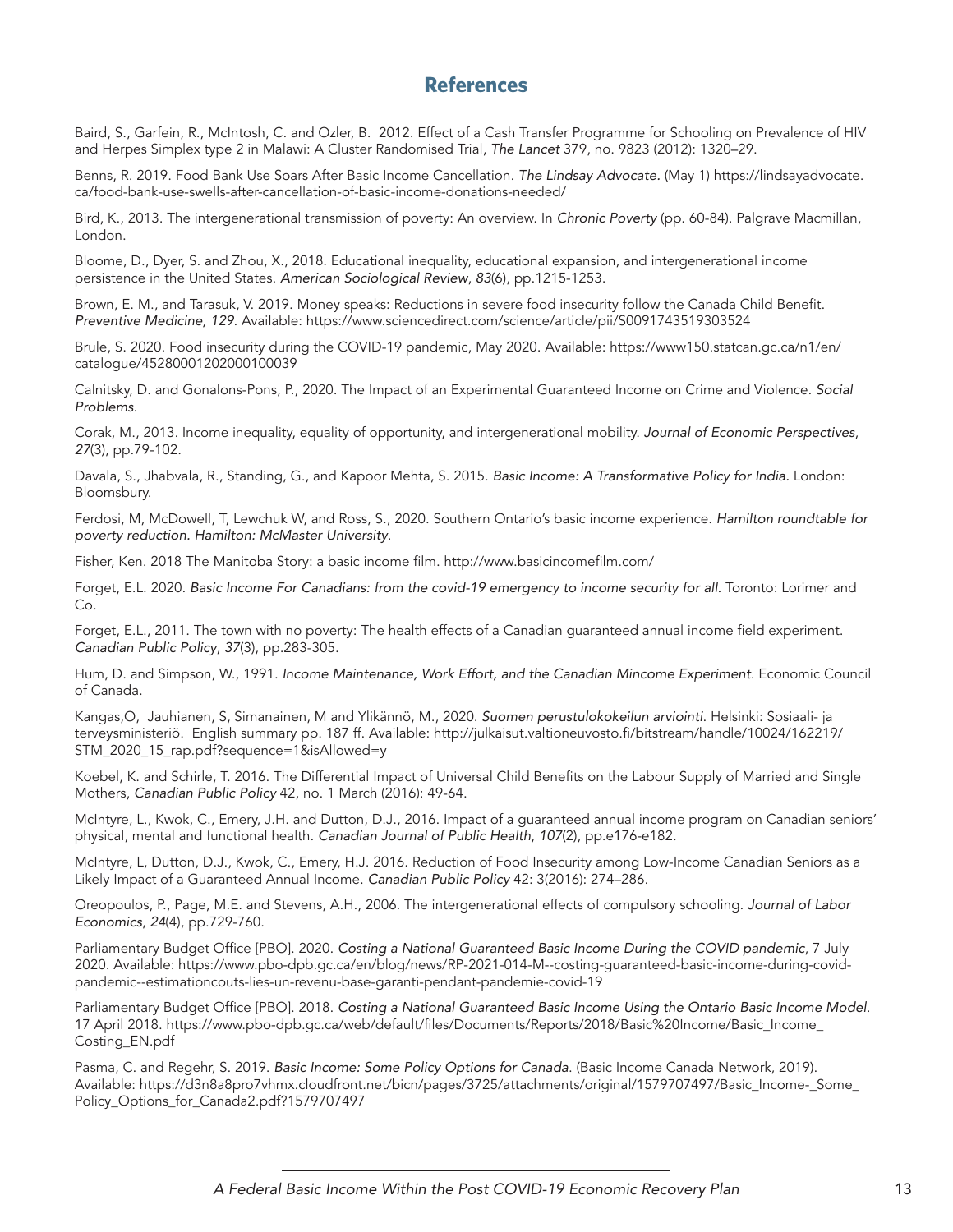Public Health Agency of Canada (PHAC]. Key Health Inequalities in Canada: A National Portrait. Ottawa: Public Health Agency of Canada; 2018.

Rothstein, J., 2019. Inequality of educational opportunity? Schools as mediators of the intergenerational transmission of income. *Journal of Labor Economics*, *37*(S1), pp.S85-S123.Standing, G. 2019. World Economic Forum ( January) Available: https://www. weforum.org/events/world-economic-forum-annual-meeting-2017/sessions/an-insight-an-idea-with-guy-standing.

Verlaat, T., de Kruijk, M., Rosenkranz, S., Groot, L., & Sanders, M. *Onderzoek Weten wat werkt: samen werken aan een betere bijstand, Eindrapport.* (Utrecht: Utrecht University. 2020). An English-language summary is available here: [https://www.uu.nl/en/](https://www.uu.nl/en/publication/final-report-what-works-weten-wat-werkt) [publication/final-report-what-works-weten-wat-werkt](https://www.uu.nl/en/publication/final-report-what-works-weten-wat-werkt)